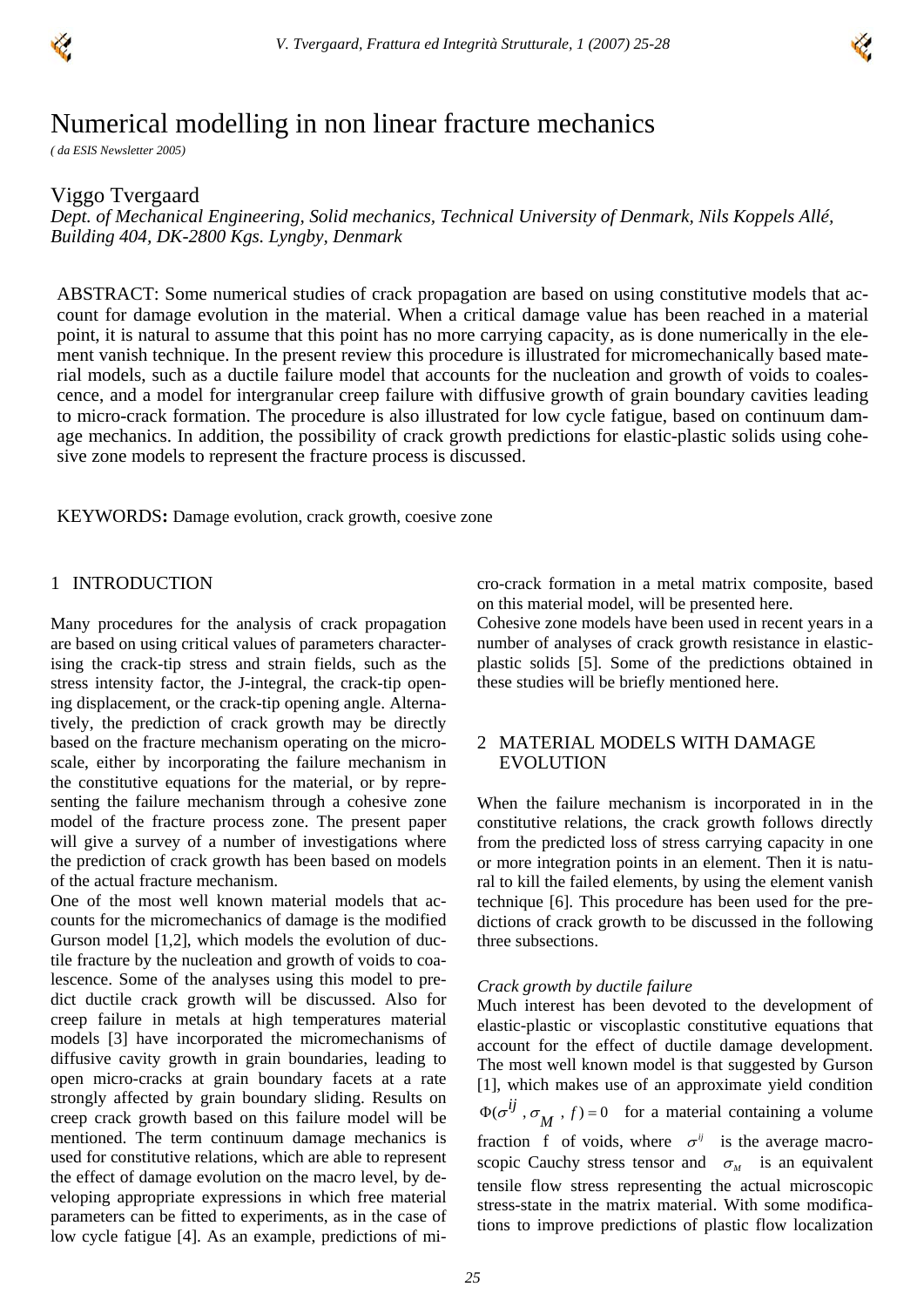[7] and of final failure by void coalescence [8] this yield condition is of the form

$$
\Phi = \frac{\sigma_e^2}{\sigma_M^2} + 2q_1 f^* \cosh\left(\frac{q_2}{2} \frac{\sigma_k^k}{\sigma_M}\right) - \left[1 + \left(q_1 f^*\right)^2\right] = 0 \quad (1)
$$

where  $\sigma_e = (3s_{ij}s^{ij}/2)^{1/2}$  is the macroscopic effective Mises stress, and  $s^{ij} = \sigma^{ij} - G^{ij} \sigma_k^k / 3$  is the stress deviator. This material model accounts for the growth of the void volume fraction *f* due to plastic flow of the material around voids and due to the nucleation of new voids, and final failure is directly predicted when *f* reaches the critical value, at which the yield surface has shrunk to a point.

This material model has been applied in a number of numerical studies of crack growth, including some studies where two populations of void nucleating particles are modelled; large weak particles that nucleate voids at relatively small strains and small strong particles that nucleate voids at much larger strains. For an edge cracked specimen under dynamic loading [9] results of a plane strain analysis are shown in Fig. 1, where contours of constant void volume fraction define the predicted crack growth path in a case of a random distribution of the larger inclusions ahead of the initial crack-tip.

Also a full three dimensional analysis has been used to analyse this type of specimen [10]. Here the computer requirements were much larger, but the advantage is that more realistic spherical shapes of the larger inclusions can be accounted for, and that 3D modes of growth are accounted for, such as tunnelling and shear lip formation. Continuations of the 3D fracture study have been carried out recently in analyses that do not directly focus on crack growth, e.g. the failure of a metal matrix composite [11] or of a Charpy V-notch specimen cut through a weld [12]. Some attempts to include a damage dependent material length scale in this constitutive model have been carried out by Leblond *et al*. [13] and Tvergaard and Needleman [14], using an integral condition on the rate of increase of the void volume fraction.

The expressions used in [14] are

$$
\dot{f}\left(y^{i}\right) = \frac{1}{W\left(y^{i}\right)}\int_{V}\dot{f}_{\text{local}}\left(\hat{y}^{i}\right)w\left(y^{i}-\hat{y}^{i}\right)d\hat{V} \qquad (2)
$$

$$
w(y^{i}) = \left[\frac{1}{1 + (z/L)^{p}}\right]^{q}, \ W(y^{i}) = \int_{V} w(y^{i} - \hat{y}^{i}) d\hat{V} \qquad (3)
$$

where  $L > 0$  is the material characteristic length,  $z = \sqrt{g_{ij} y^i y^j}$ , and  $p = 8$ ,  $q = 2$ . The usual local formulation corresponds to the limit  $L \rightarrow 0$ , and it has been shown, as for other non-local continuum models, that the mesh dependence of numerical solutions in a softening regime are removed by taking  $L > 0$ . This nonlocal damage model has been applied by Needleman and Tvergaard [15] to predict ductile crack growth in the edge cracked specimen under dynamic loading also analysed in [9,10].



Figure 1: Crack growth indicated by contours of constant void volume fraction, f , for random distribution of larger particles. (a)  $t = 1.5 \mu s$ ,  $\Delta a = 0.09$  mm;

(b)  $t = 1.6 \mu s$ ,  $\Delta a = 0.27$  mm. (From [9]).

#### *Creep crack growth*

High temperature failure leading to crack growth has been modelled in terms of continuum damage mechanics (Hayhurst *et al.* [16]), where damage parameters are fitted to material behaviour on the macro level. The micromechanisms of creep failure in polycrystalline metals involve the nucleation and growth of small voids to coalescence; but here diffusion plays an important role, and the cavities occur primarily on grain boundary facets perpendicular to the maximum principal tensile stress (e.g. Ashby and Dyson [17]), where a creep constraint on the rate of cavitation is often a dominant mechanism. Cavity coalescence on a grain boundary facet leads to a microcrack, and final intergranular failure occurs as such micro-cracks link up. Grain boundary sliding is an important mechanism that further complicates the analysis of creep failure. A micromechanically based constitutive model for creep failure in a polycrystalline metal has been proposed (Tvergaard [3,18]), in which the macroscopic creep strain rate is given by the expression

$$
\dot{\eta}_{ij}^C = \dot{\varepsilon}_0 \left( 1 + C \varepsilon_e^C \right) \left( \frac{\sigma_e}{\sigma_0} \right)^n \left[ \frac{3}{2} \frac{s_{ij}}{\sigma_e} \left( f^* \right)^n + \rho^* \left\{ \frac{3}{2} \frac{n-1}{n+1} \frac{s_{ij}}{\sigma_e} \left( \frac{S^* - \sigma_n}{\sigma_e} \right)^2 + \frac{2}{n+1} \frac{S^* - \sigma_n}{\sigma_e} m_{ij}^* \right\} \right]
$$
(4)

Here, *n* is the creep power,  $C > 0$  represents substructure induced acceleration of creep, and expressions for other parameters are determined by axisymmetric cell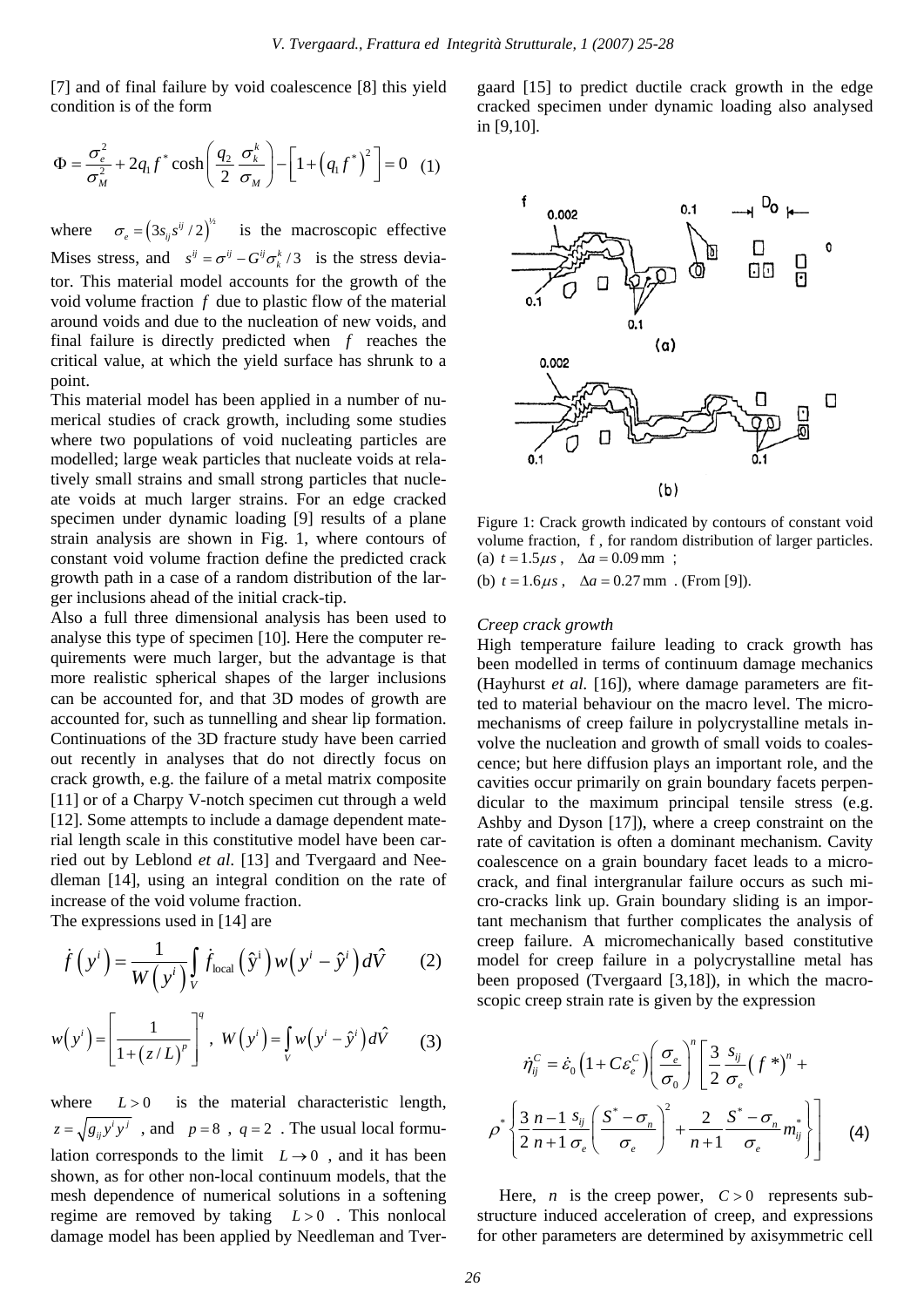model studies for a grain with a cavitating facet and sliding boundaries [3]. If there is no sliding,  $f^*$  is unity,  $\rho^*$  is the density of cavitating facets  $m_{ij}^*$  is a direction tensor for cavitating facets, and  $S^* - \sigma_n$  is the difference between the maximum principal stress and the normal stress on a cavitating facet. The material model has been used to predict crack growth [18], by applying the element vanish technique when cavity coalescence was predicted on a grain boundary. For a double edge cracked panel under tension Fig. 2 shows the predicted damage near the crack-tip at two stages of time, where the damage parameter  $a/b$  is the cavity radius divided by the cavity half spacing on a facet, and vanished triangular elements are painted black.



Figure 2: Distributions of creep damage ahead of a crack-tip. Continuous cavity nucleation, no grain boundary sliding, and  $C = 40$  . (a)  $t / t_f^0 = 0.064$  . (b)  $t / t_f^0 = 0.686$  . (From [18]).

 Plane strain multi-grain cell models for a polycrystalline aggregate have been used by van der Giessen and Tvergaard [19] to study the final creep fracture process, as microcracks formed at grain boundary facets link up. Such analyses are however limited by the unrealistic grain geometry and the reduced constraint on sliding. But a great advantage is that large grain arrays can be analysed if a crude mesh is used within each grain, and this allows for direct modelling of intergranular crack growth in a plane strain multi-grain aggregate (Onck and van der Giessen [20]).

#### *Fatigue cracking*

Among the many applications of continuum damage mechanics [4], studies of failure by low cycle fatigue are an important example, where a material model directly based on the micro mechanics of failure has not been developed. As the development of fatigue fracture depends strongly on the plastic strain range in each cycle, an accurate cyclic plasticity model is needed (e.g. Ohno and Wang [21]), with damage mechanics incorporated. The scalar damage parameter *D* is taken to be zero initially, but when the accumulated plastic strain *p* reaches a threshold value  $p_d$ , it is assumed that damage starts to develop according to the evolution law

$$
\dot{D} = \frac{Y}{S} \dot{p} \alpha(p) , \ \alpha = \begin{cases} 1, & \text{if } p \ge p_d \\ 0, & \text{if } p < p_d \end{cases} \tag{5}
$$

Here, *S* is a material parameter describing the energy strength of damage, the strain energy release rate is given by  $Y = \sigma_e^2 R_v / (2E(1-D)^2)$ , and the expression for  $R_v$ depends on the mean stress  $\sigma_{kk}$  /3, so that fatigue develops more rapidly under tensile stresses. When the damage parameter reaches a critical value  $D<sub>c</sub>$ , this is taken to represent such a high density of microcracks that coalescence into a macrocrack occurs. In a finite element analysis this failure event is represented in terms of the element vanish technique, such that the model can be used to predict the growth of a macroscopic crack. This type of numerical study has been carried out in [22] for a metal matrix composite, where the fatigue crack growth occurs in the metal matrix around short brittle fibres.

## 3 MODELLING BY COESIVE ZONE

 As an alternative to the continuum models discussed above, a number of crack growth analyses describe the fracture process separately in terms of a traction separation law for the crack surface, while the inelastic deformations around the crack are accounted for by standard plasticity without damage. This gives an attractive possibility for separating effects of fracture process parameters from effects of the material parameters determining inelastic deformations, e.g. in relation to determining crack growth resistance curves. Thus, analyses of this type determine directly the ratio between the remote fracture toughness and the local fracture toughness determined by the assumed cohesive model.

In [5] a rather general case of crack growth along the interface between an elastic-plastic solid and a rigid solid was studied. Here, a cohesive zone model was needed that accounts for both normal and tangential separation, or mixtures of these, not only in order to study effects of remote mixed mode loading, but also because of the oscillating elastic singularity resulting from the elastic mismatch across the interface, which gives varying mixtures of normal stress and shear stress along the interface. This work has been continued in a number of different studies of interface debonding, for different types of material systems. Thus, in [23] resistance curves have been determined numerically for crack growth along an interface joining two elastic-plastic solids, or an elastic-plastic solid to an elastic substrate. The steady-state value  $|K|$ of the remote fracture toughness is found when the resistance curves reach their maximum, which depends on the local mode mixity  $\psi_0$  near the crack-tip. As an example Fig. 3 shows such steady-state values for a case with an elastic substrate, where the elastic modulus  $E_2$  in the substrate is twice that in the elastic-plastic solid. The angular measure  $\psi_0$  is near  $0^\circ$  for mode I loading and would be near  $90^\circ$  or  $-90^\circ$  for mode II loading. The steady-state toughnesses are normalised by the value  $K_0$ corresponding to a purely elastic solid, for the separation